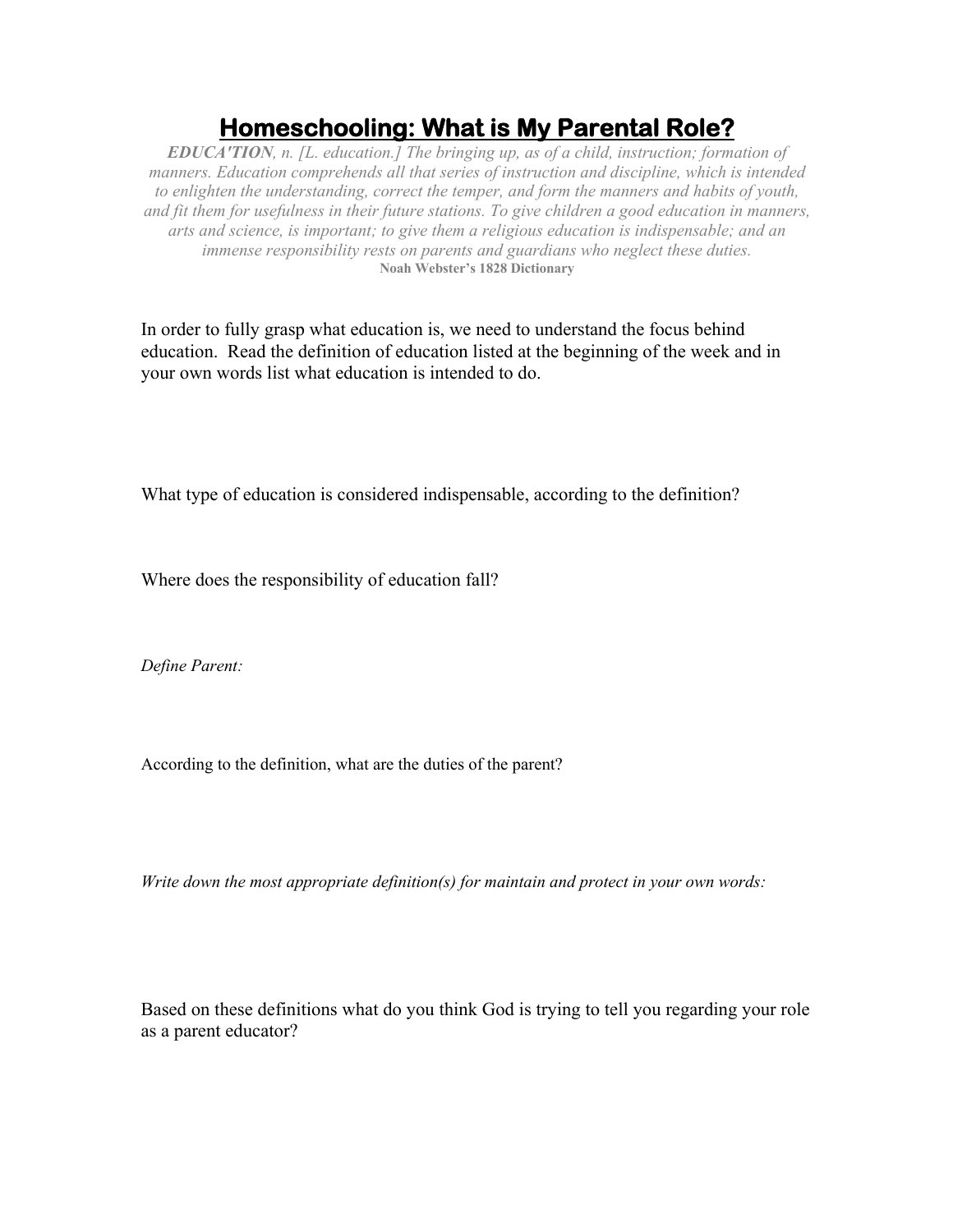Write a prayer asking God for guidance and wisdom in this journey:

## **DIG DEEPER & SEEK SCRIPTURE:**

Take time throughout the week to define additional words from our original definition of education: You can also add these to your TRUTHFUL Homeschooling Chart. Look up scriptures that include these words and record those that speak to you or require additional study.

*Enlighten Correct Form Fit Responsibility*

I always like to look in my concordance and search out scripture about certain topics. Here are some scriptures that have helped me solidify my role and my understanding of what I am to focus on as a homeschooling parent. Read each scripture and circle or underline anything that speaks to you. Take the time to dig deeper by looking up scripture related to parent, teach, educate/education, discipline, disciple, an instruction. As you read these scriptures ask yourself who is being addressed, what is being taught, how do I apply this to my role as parent educator? If you have a copy of Take Note, use the color prompts to deepen your study, thus gaining wisdom. This task will prepare you for Part 3!

> *Proverbs 22:6 Deuteronomy 6 Ephesians 6:4 Titus 2:7 Psalms 127:3 Proverbs 1:8-9 Romans 12:1 2 Corinthians 10:3-6 Colossians 2:8*

## **DIG DEEPER & SEEK SCRIPTURE:**